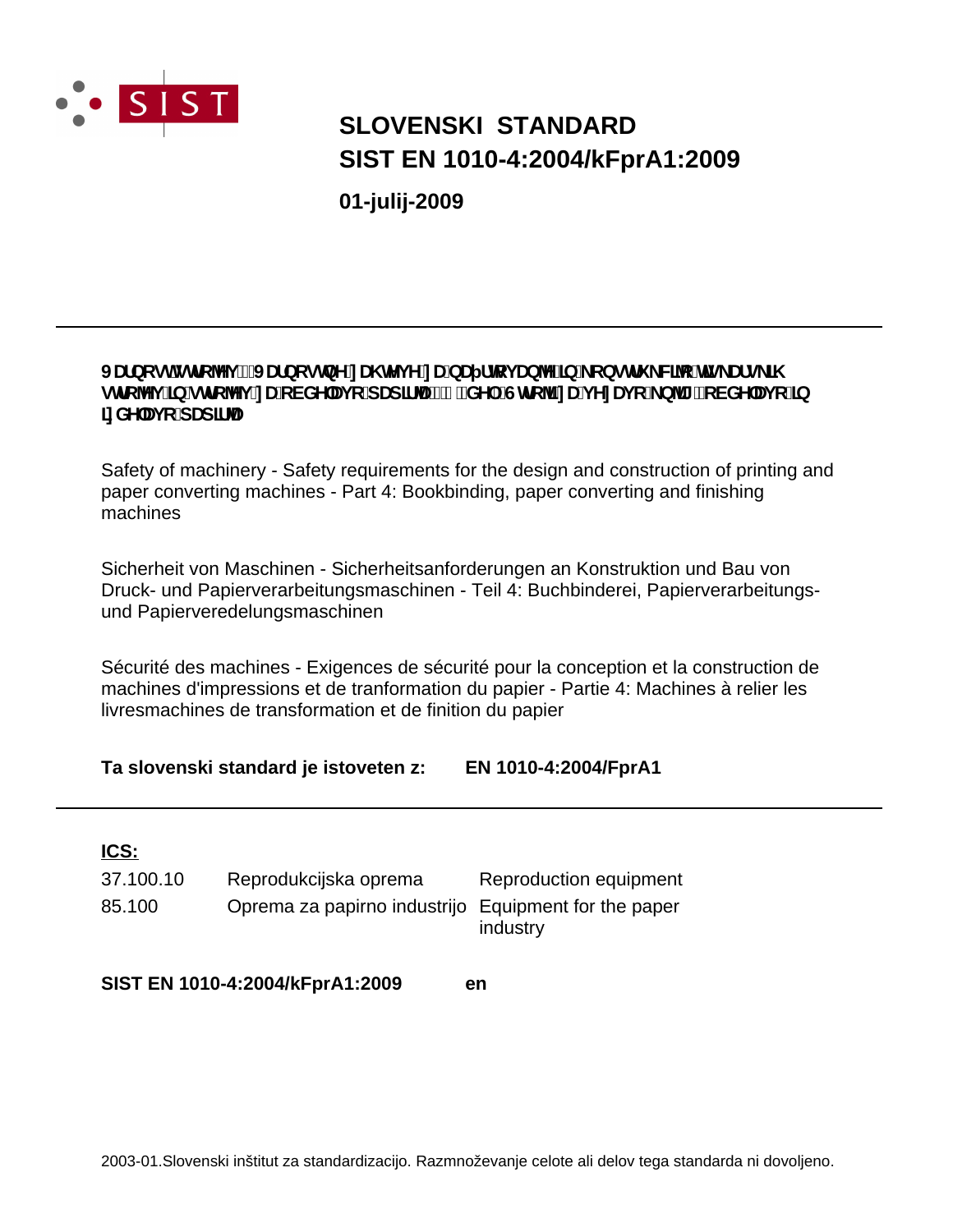**SIST EN 1010-4:2004/kFprA1:2009**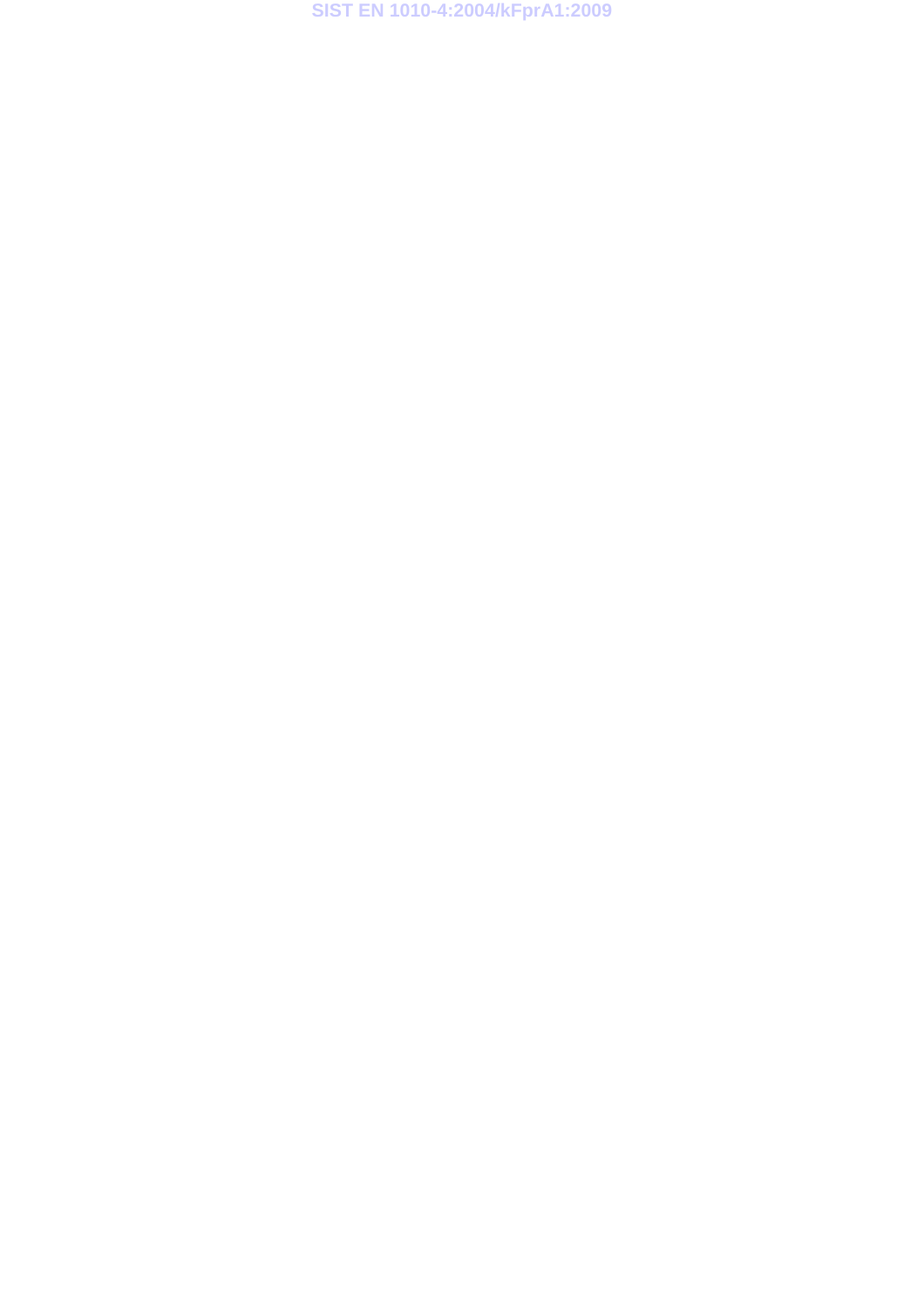#### **SIST EN 1010-4:2004/kFprA1:2009**

# EUROPEAN STANDARD NORME EUROPÉENNE EUROPÄISCHE NORM

## **FINAL DRAFT EN 1010-4:2004**

**FprA1**

May 2009

ICS 37.100.10; 85.100

English Version

## Safety of machinery - Safety requirements for the design and construction of printing and paper converting machines - Part 4: Bookbinding, paper converting and finishing machines

Sécurité des machines - Exigences de sécurité pour la conception et la construction de machines d'impressions et de tranformation du papier - Partie 4: Machines à relier les livresmachines de transformation et de finition du papier

Sicherheit von Maschinen - Sicherheitsanforderungen an Konstruktion und Bau von Druck- und Papierverarbeitungsmaschinen - Teil 4: Buchbinderei, Papierverarbeitungs- und Papierveredelungsmaschinen

This draft amendment is submitted to CEN members for unique acceptance procedure. It has been drawn up by the Technical Committee CEN/TC 198.

This draft amendment A1, if approved, will modify the European Standard EN 1010-4:2004. If this draft becomes an amendment, CEN members are bound to comply with the CEN/CENELEC Internal Regulations which stipulate the conditions for inclusion of this amendment into the relevant national standard without any alteration.

This draft amendment was established by CEN in three official versions (English, French, German). A version in any other language made by translation under the responsibility of a CEN member into its own language and notified to the CEN Management Centre has the same status as the official versions.

CEN members are the national standards bodies of Austria, Belgium, Bulgaria, Cyprus, Czech Republic, Denmark, Estonia, Finland, France, Germany, Greece, Hungary, Iceland, Ireland, Italy, Latvia, Lithuania, Luxembourg, Malta, Netherlands, Norway, Poland, Portugal, Romania, Slovakia, Slovenia, Spain, Sweden, Switzerland and United Kingdom.

**Warning** : This document is not a European Standard. It is distributed for review and comments. It is subject to change without notice and shall not be referred to as a European Standard.



EUROPEAN COMMITTEE FOR STANDARDIZATION COMITÉ EUROPÉEN DE NORMALISATION EUROPÄISCHES KOMITEE FÜR NORMUNG

**Management Centre: Avenue Marnix 17, B-1000 Brussels**

© 2009 CEN All rights of exploitation in any form and by any means reserved worldwide for CEN national Members.

Ref. No. EN 1010-4:2004/FprA1:2009: E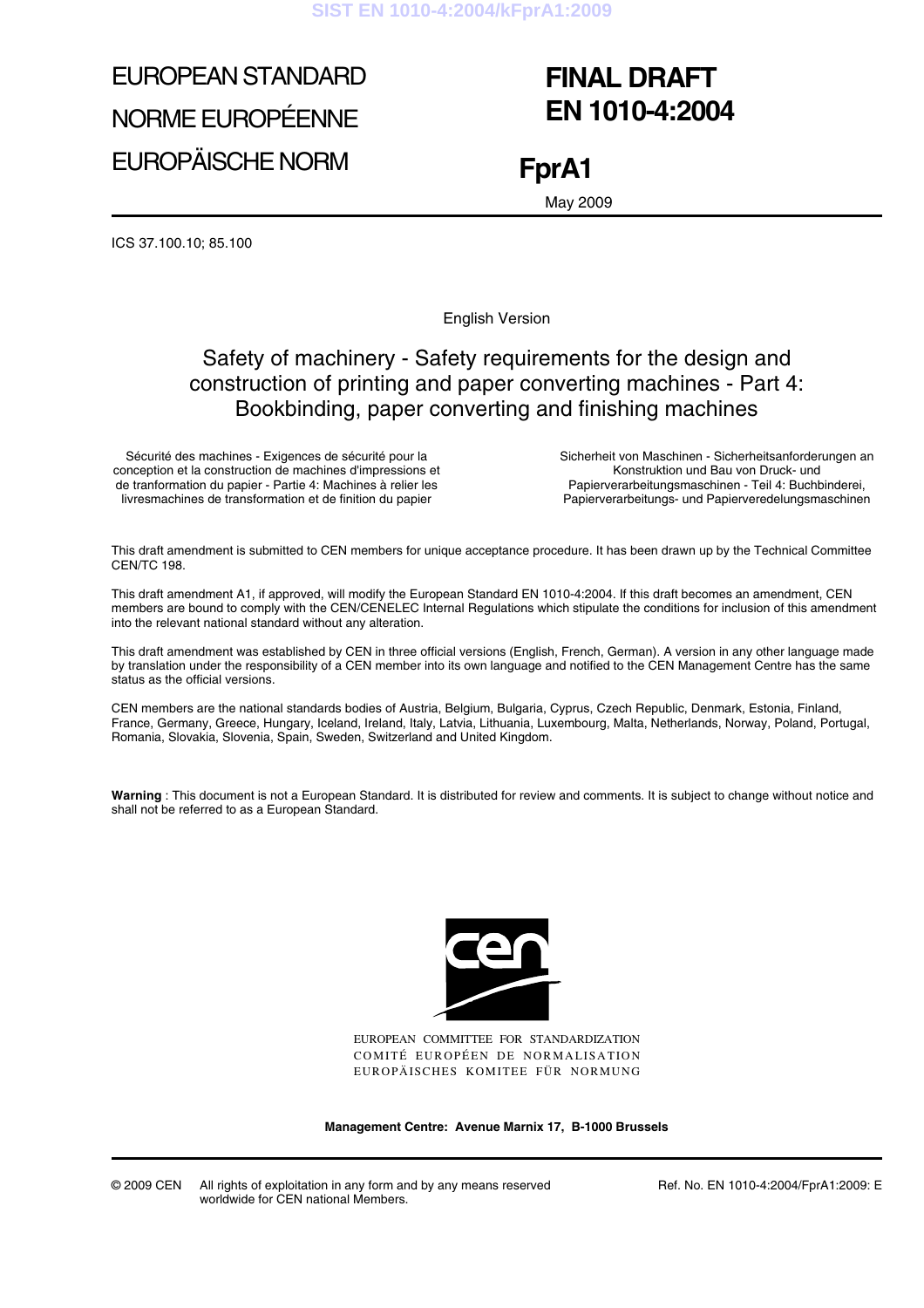#### **EN 1010-4:2004/FprA1:2009 (E)**

### **Foreword**

This document (EN 1010-4:2004/FprA1:2009) has been prepared by Technical Committee CEN/TC 198 "Printing and paper machinery - safety", the secretariat of which is held by DIN.

This document is currently submitted to the Unique Acceptance Procedure.

This document has been prepared under a mandate given to CEN by the European Commission and the European Free Trade Association, and supports essential requirements of EC Directive(s).

For relationship with EC Directive(s), see informative Annexes ZA and ZB, which are integral parts of this document.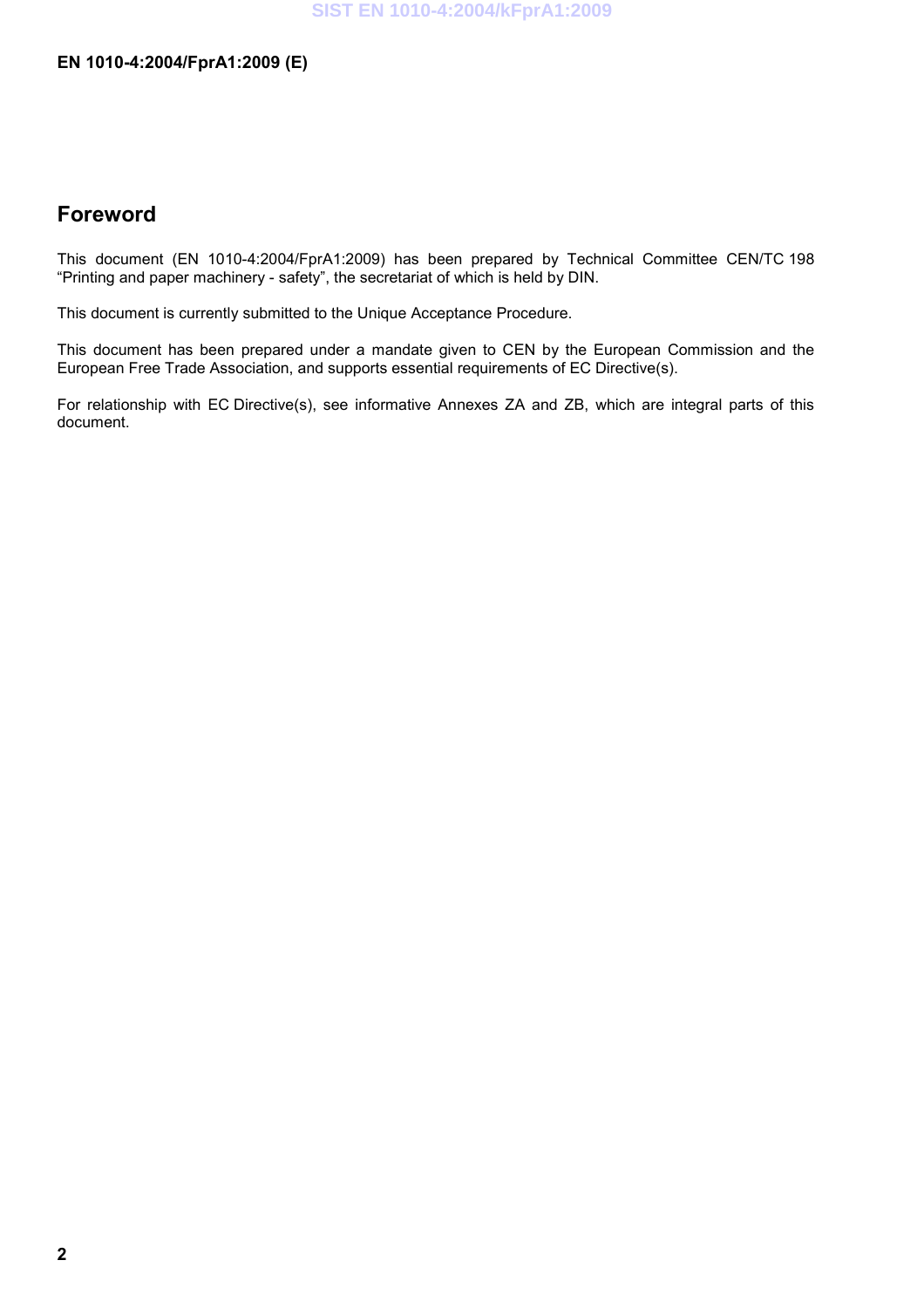#### **1 Modification to Clause 2**

*Replace* "prEN 1010-1:2002, *Safety of machinery – Safety requirements for the design and construction of printing and paper converting machines – Part 1: Common requirements*" *with the following*:

"EN 1010-1:2004+A1, *Safety of machinery – Safety requirements for the design and construction of printing and paper converting machines – Part 1: Common requirements*".

*Throughout the text, replace all references to EN 1010-1 (including references to prEN 1010-1) with* "EN 1010-1:2004+A1".

#### **2 Modification to Annex ZA**

*Replace the existing Annex ZA with the following:* 

## **Annex ZA**

(informative)

## **Relationship between this European Standard and the Essential Requirements of EU Directive 98/37/EC**

This European Standard has been prepared under a mandate given to CEN by the European Commission and the European Free Trade Association to provide one means of conforming to Essential Requirements of the New Approach Directive Machinery 98/37/EC, amended by 98/79/EC.

Once this standard is cited in the Official Journal of the European Communities under that Directive and has been implemented as a national standard in at least one Member State, compliance with the normative clauses of this standard confers, within the limits of the scope of this standard, a presumption of conformity with the relevant Essential Requirements of that Directive and associated EFTA regulations.

**WARNING:** Other requirements and other EU Directives may be applicable to the product(s) falling within the scope of this standard."

#### **3 Addition of Annex ZB**

*Add the following new Annex ZB:* 

"

"